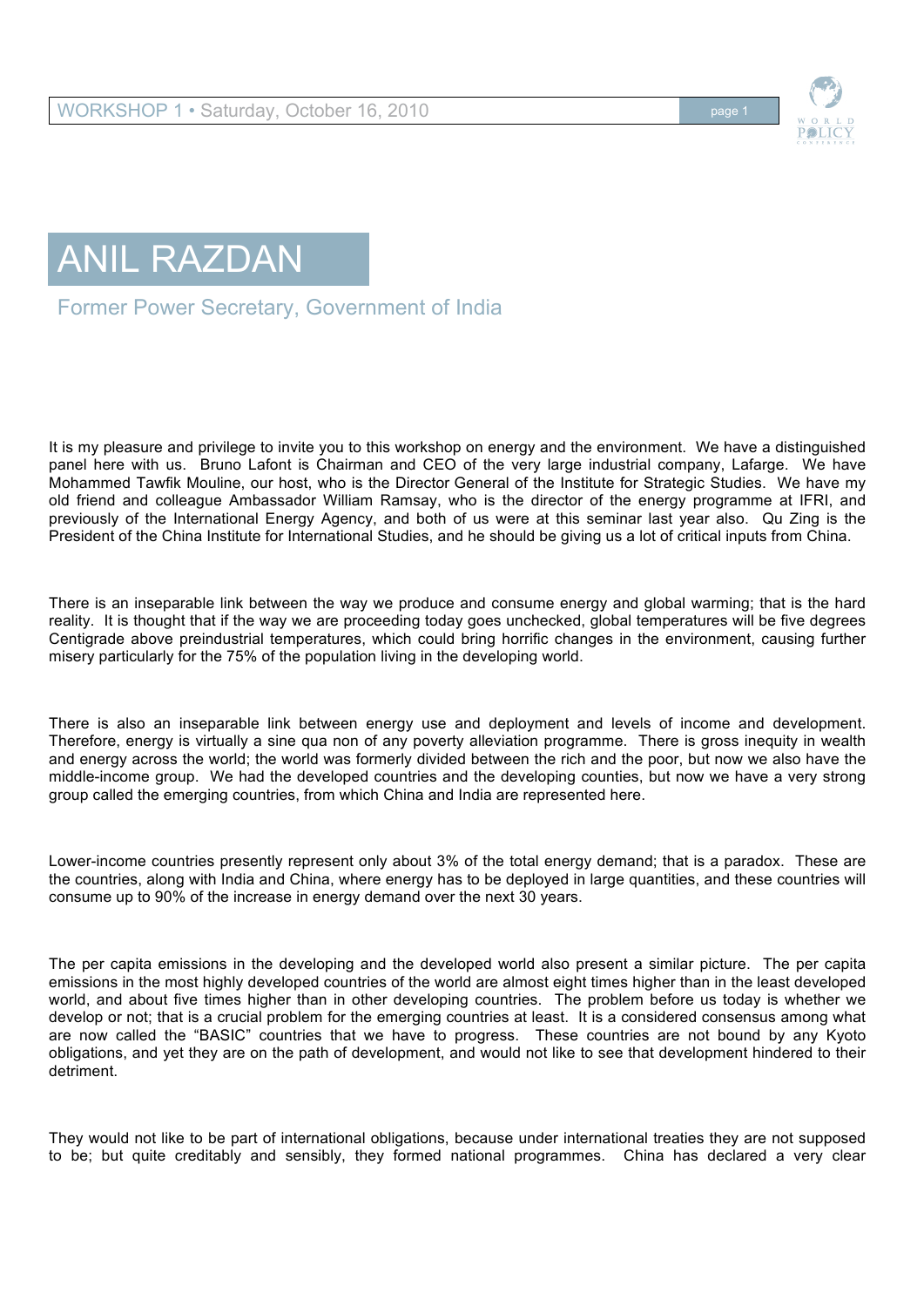## WORKSHOP 1 • Saturday, October 16, 2010 **Page 2** Page 2



programme, as has India, which has an action plan for climate change, and in which two of the national objectives relate to solar power and enhancement of energy efficiency.

What are the problems that face the segment we are talking about today, the energy segment? We know that energy use is fossil fuel dependent; that is the way we have developed. However, fossil fuels are finite, and that is the brighter side of the picture as far as the future of energy is concerned: we cannot take fossil fuels for granted, and must move along another path of energy development. We have to change the way we produce and consume energy, and that brings in energy efficiency, which is the most available, the fastest and the most cost effective way to bring about reductions in emissions and the availability of energy.

There are distortions also within the rich countries, and a clear example is to be seen in the US and Europe. Fuel demand in Europe today is half of what it would have been if it had followed the same practices as in the US. European emissions are also half of what they are in the US. These are two land masses which are equally abundant in wealth yet whose behaviour patterns are different, and I think this is where policy has made the difference. I think that higher fuel and electricity prices in Europe have been the key to lower consumption.

How do we change behaviour patterns? A study was done by the World Bank which showed that if 40 million SUVs, which are all the rage in the US, were converted into energy efficient vehicles, this would provide electricity to 1.6 billion people across the world who currently do not have it. This is one small example of how we might be able to find solutions if we change the way we live. Crises shake up societies and present problems, but they also show us that the way we are functioning is not sustainable. They enable us to analyse, to think, to find better solutions to the way we live, to provide deeper insights into the problems that face us, and also show us the way forward, in this particular case in sustainable development.

Another problem we have before us today is that we are not spending enough on energy research, development and deployment. For example, global subsidies paid on petroleum products are said to be about USD150 billion annually, whereas research, development and deployment (RD&D) on public energy is only USD10 billion annually. Private spending on energy RD&D is about USD40-60 billion annually, and constitutes only about 0.5% of private sector revenues. This is against 8% in the telecom sector and 15% in the pharma sector.

That is quite an insight. The answer is very clear to me. Companies tend to put R&D investment where it will be proportionate to profits and the demand for the commodity. Telecom has had huge demands, and pharma, because of healthcare, has had huge demand and huge profits, along with IPR to some extent. However, energy use and deployment has been more or less constant for the last 20-30 years; it is fossil fuel-dominated. We have not changed, as telecom has changed from landlines to wireless. Here is the opportunity for the energy sector, and government policy, to say that henceforth energy will only be produced by more efficient means, will be produced by renewables as far as possible, and will have progressively lower emissions as prescribed.

This problem and this sector cannot be left to market forces to find solutions. It is clearly an area where governance and public policy have to intervene, and intervene effectively, not only through elected governments but also through the vast plethora of regulators that dot the landscape in this sector. A very clear and bold directive has to come from there, more particularly in the developed world, which has immediately to get down to reducing its energy use and emissions by as much as 50% in the foreseeable future.